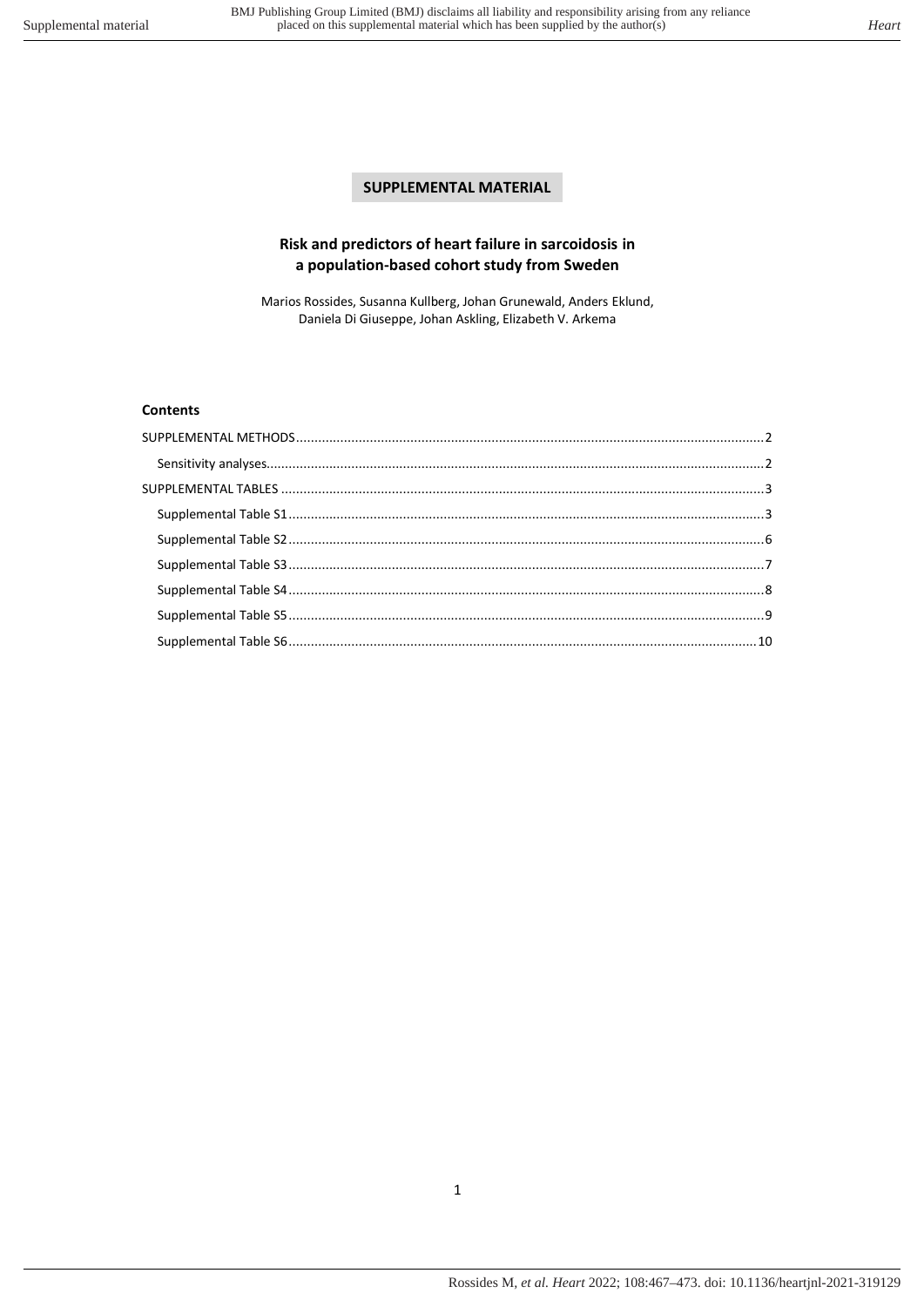### **SUPPLEMENTAL METHODS**

#### <span id="page-1-1"></span><span id="page-1-0"></span>**Sensitivity analyses**

We conducted several sensitivity analyses. First, to test whether surveillance bias could explain higher risks of heart failure in sarcoidosis than in comparators, we disregarded heart failure diagnoses during the first six months since start of follow-up (second visit for sarcoidosis in the National Patient Register or corresponding date for comparators) in both groups. In addition, we changed our definition of heart failure to also include secondary discharge diagnoses (in addition to the primary) to test the robustness of the definition of heart failure used in our main analyses.

Second, to investigate the role of immunosuppressant treatment for sarcoidosis on the risk of heart failure, we repeated our analysis of heart failure predictors restricting to individuals diagnosed 2006 and onwards for whom data in the Prescribed Drug Register were available. As in the main analyses, we used a Cox model with time since sarcoidosis diagnosis (second visit for sarcoidosis in the National Patient Register) as the time scale and included treatment status around diagnosis in addition to demographic and clinical covariates.

Third, we examined the effect of systemic corticosteroids that patients were dispensed within six months before, and separately, six months after sarcoidosis diagnosis on the risk of heart failure. We used Cox models restricted to individuals who received at least one defined daily dose during the corresponding six-month period before or after sarcoidosis diagnosis to estimate hazard ratios of heart failure associated with dispensation of 50 defined daily doses of systemic corticosteroids, and separately, comparing high and middle to low tertiles of systemic corticosteroids DDDs. In the analysis of cumulative defined daily doses of systemic corticosteroids that were dispensed within six months before sarcoidosis diagnosis, time zero was the date of sarcoidosis diagnosis (second visit for sarcoidosis in the National Patient Register). In the analysis of cumulative defined daily doses within six months after sarcoidosis diagnosis, we started counting follow-up time six months after sarcoidosis diagnosis. Consequently, the latter analysis was restricted to individuals with sarcoidosis living in Sweden at start of follow-up who by that time had not developed heart failure. Due to small numbers, Cox models in both analyses were adjusted for age, sex, region of residence, country of birth (Nordic or non-Nordic including few missing), and education (≤9 years including few missing, 10–12, or ≥13 years).

Last, in a separate analysis including all individuals with sarcoidosis irrespective of the year of diagnosis, we repeated the mutually adjusted Cox model from in the main analysis this time allowing clinical predictors of heart failure to change value during follow-up (time-varying predictors).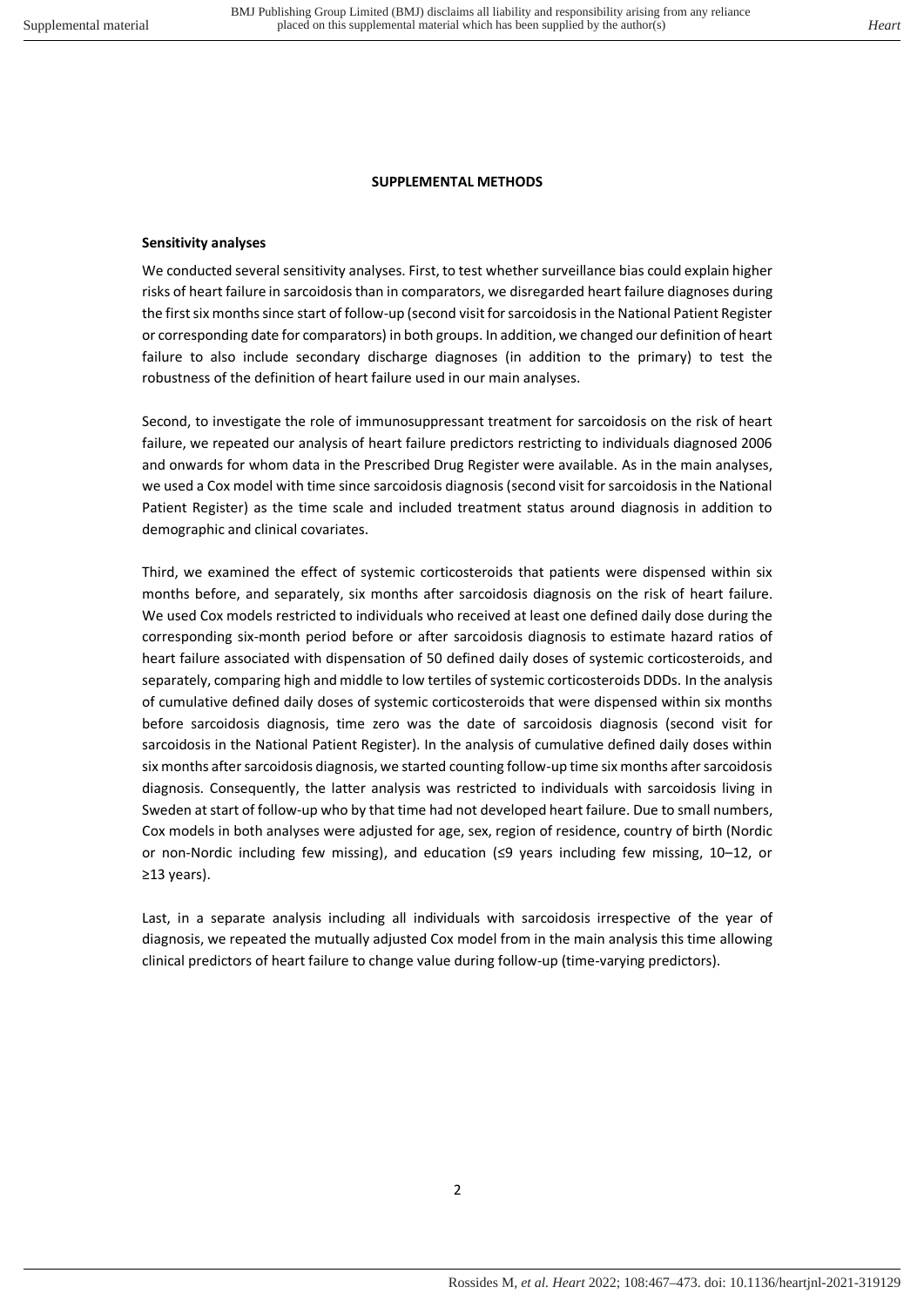## **SUPPLEMENTAL TABLES**

<span id="page-2-1"></span><span id="page-2-0"></span>**Supplemental Table S1**. International Classification of Diseases (ICD; 1964–2013), medical procedure codes (KVÅ; 1997–2013), and Anatomical Therapeutic Chemical (ATC) codes (July 2005–2013) used to define diseases in the National Patient Register and the Prescribed Drug Register.

| Disease/Medication                       | <b>Definition</b>                                                        | ICD*, KVÅ, and/or ATC codes                           |
|------------------------------------------|--------------------------------------------------------------------------|-------------------------------------------------------|
| Sarcoidosis                              | ≥2 inpatient or outpatient visits in                                     | ICD-8/9: 135                                          |
|                                          | the National Patient Register                                            | ICD-10: D86                                           |
| Hematopoietic or lung                    | $\geq$ 1 diagnosis ±6 months from first                                  | ICD-7: 162; 163; 200-205                              |
| malignancy                               | sarcoidosis visit or corresponding                                       |                                                       |
|                                          | date for comparators                                                     |                                                       |
| Sarcoidosis treatment                    | $\geq$ 1 dispensation $\pm$ 3 months from                                | ATC: H02AB01/02/04/06/07;                             |
| status around diagnosis<br>Heart failure | first sarcoidosis visit                                                  | L01BA01; L04AX01/03<br>ICD-8: 402,99; 425,08; 425,09; |
|                                          | ≥1 inpatient or outpatient visit<br>where the ICD code for heart failure | 427,00; 427,10; 428,99                                |
|                                          | appears as the primary discharge                                         | ICD-9: 425A; 425B; 425E; 425X; 428                    |
|                                          | diagnosis                                                                | ICD-10: 142.0; 142.1; 142.8; 142.9; 143;              |
|                                          |                                                                          | 150                                                   |
| Hypertension                             | History of ≥1 visit or ≥2                                                | ICD-8: 401-404                                        |
|                                          | dispensations evaluated at three                                         | ICD-9: 401-405                                        |
|                                          | months before the first sarcoidosis                                      | ICD-10: I10-I15                                       |
|                                          | visit or corresponding date for                                          | ATC: C07; C08; C09                                    |
|                                          | comparators (or at start of follow-up                                    |                                                       |
|                                          | when used as predictor)                                                  |                                                       |
| Diabetes mellitus                        | Same as hypertension                                                     | ICD-8/9: 250                                          |
|                                          |                                                                          | ICD-10: E10; E11                                      |
|                                          |                                                                          | ATC: A10                                              |
| Dyslipidemia                             | Same as hypertension                                                     | ICD-8/9: 272                                          |
|                                          |                                                                          | ICD-10: E78<br>ATC: C10                               |
| Stroke                                   | History of ≥1 inpatient visit                                            | ICD-8: 430; 431; 432; 433; 434; 436                   |
|                                          | evaluated at three months before                                         | ICD-9: 430; 431;433; 434; 436                         |
|                                          | the first sarcoidosis visit or                                           | ICD-10: 160; 161; 163; 164                            |
|                                          | corresponding date for comparators                                       |                                                       |
| Heart valve disease                      | History of ≥1 visit evaluated at three                                   | ICD-9: 424A-424D                                      |
|                                          | months before the first sarcoidosis                                      | ICD-10: I34-I37                                       |
|                                          | visit or corresponding date for                                          | KVÅ: FMA; FMC; FMD; FMW; FK                           |
|                                          | comparators (or at start of follow-up                                    |                                                       |
|                                          | when used as predictor)                                                  |                                                       |
| Ischemic heart disease or                | Same as heart valve disease                                              | ICD-8/9: 410-414                                      |
| acute myocardial                         |                                                                          | ICD-10: I20-I25                                       |
| infarction<br><b>Atrial fibrillation</b> | Same as heart valve disease                                              |                                                       |
|                                          |                                                                          | ICD-8: 427,92<br>ICD-9: 427D                          |
|                                          |                                                                          | ICD-10: 148                                           |
| Chronic obstructive                      | Same as heart valve disease                                              | ICD-8: 491; 492                                       |
| pulmonary disease                        |                                                                          | ICD-9: 491A; 491B; 491X; 492; 496                     |
|                                          |                                                                          | ICD-10: J41-J43; J44.1; J44.8; J44.9                  |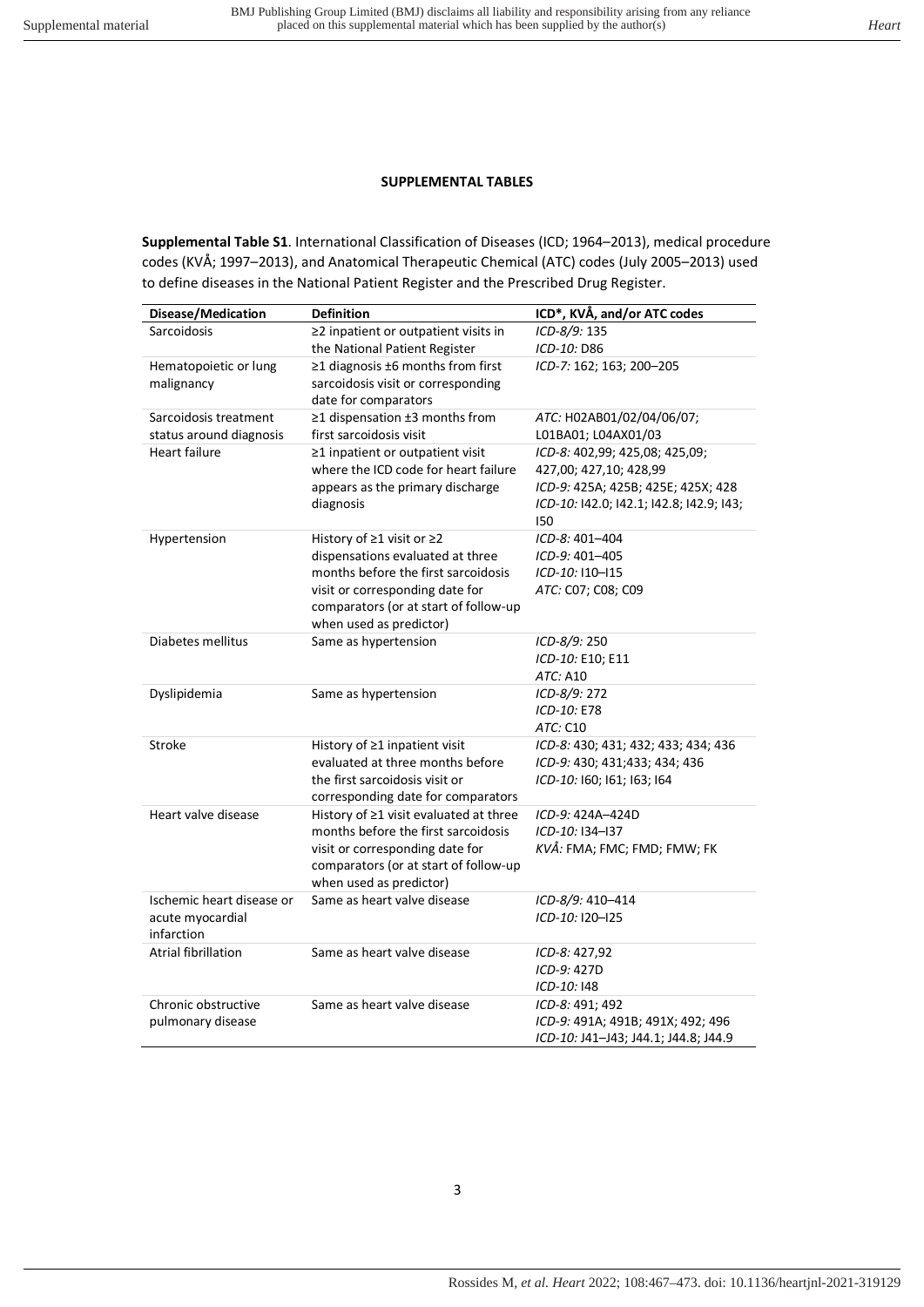### **Supplemental Table S1.** (Continued.)

| Disease/Medication        | <b>Definition</b>                                             | ICD*, KVÅ, and/or ATC codes                                                 |
|---------------------------|---------------------------------------------------------------|-----------------------------------------------------------------------------|
| Chronic kidney disease    | Same as heart valve disease                                   | ICD-8: 582-584<br>ICD-9: 585; 586                                           |
|                           |                                                               | ICD-10: N18; N19; Z49.1 Z49.2                                               |
|                           |                                                               | KVÅ: DR014; DR015; DR016; DR020;                                            |
|                           |                                                               | DR012; DR013; DR023; DR024;                                                 |
|                           |                                                               | TJA33; TJA35; KAS00; KAS10; KAS20                                           |
| Alcohol-related disorders | Same as heart valve disease                                   | ICD-8: 303; 571,0; 577,1                                                    |
|                           |                                                               | ICD-9: 305A; 535D; 571A; 571B;                                              |
|                           |                                                               | 571C; 571D; 577B                                                            |
|                           |                                                               | ICD-10: E24.4; F10; G31.2; G62.1;                                           |
|                           |                                                               | G72.1; K29.2; K70; K86.0; T51                                               |
| Autoimmune disease        | History of ≥2 visits evaluated at                             | ICD-8: 136,07; 242,00; 245,30;                                              |
|                           | three months before the first                                 | 255,10; 269,10; 281,0; 283,90;                                              |
|                           | sarcoidosis visit or corresponding                            | 287,10; 340; 357; 446,20; 446,30;                                           |
|                           | date for comparators (or at start of                          | 446,38; 563; 694; 696; 704,00; 712;                                         |
|                           | follow-up when used as predictor)                             | 716; 733,00; 734,0; 734,1; 734,9                                            |
|                           |                                                               | ICD-9: 136B; 242A; 245C; 255E;                                              |
|                           |                                                               | 281A; 283A; 287D; 340; 357A; 358A;                                          |
|                           |                                                               | 446E; 446F; 555; 556; 571G; 579A;                                           |
|                           |                                                               | 694E; 694F; 696; 704A; 710; 714; 720<br>ICD-10: D51.0; D59.1; D68.6; D69.3; |
|                           |                                                               | E06.3; E05.0; E10; E27.1; G70.0; G35;                                       |
|                           |                                                               | G61.0; K50; K51; K74.3; K90.0; L10;                                         |
|                           |                                                               | L12; L40; L63; M05-M09; M31.3;                                              |
|                           |                                                               | M31.5; M31.6; M32.1; M32.8;                                                 |
|                           |                                                               | M32.9; M33; M34; M35.0; M35.1;                                              |
|                           |                                                               | M35.2; M45                                                                  |
| Other arrhythmia or       | History of $\geq$ 1 visit or $\geq$ 2                         | ICD-8: 426; 427,20-427,98                                                   |
| heart block               | dispensations evaluated at start of                           | ICD-9: 416A; 416B; 426; 427                                                 |
|                           | follow-up (and during follow-up<br>depending on the analysis) | ICD-10: 127.0; 127.2; 144; 145-147; 149;<br>Z45.0; Z95.0                    |
|                           |                                                               | KVÅ: FPE; FPF; FPG                                                          |
|                           |                                                               | ATC: CO1B                                                                   |
| Pulmonary hypertension    | History of $\geq 1$ visit evaluated at start                  | ICD-8: 426                                                                  |
|                           | of follow-up (and during follow-up                            | ICD-9: 416A; 416B                                                           |
|                           | depending on the analysis)                                    | ICD-10: 127.0; 127.2                                                        |
| Systemic corticosteroids  | No. dispensed defined daily doses                             | ATC: H02AB01/02/04/06/07                                                    |
| (defined daily doses      | within six months before/after start                          |                                                                             |
| analyses)                 | of follow-up                                                  |                                                                             |
| Angiotensin-converting    | ≥1 dispensation within the period -6                          | ATC: C09                                                                    |
| enzyme inhibitors or      | to -3 months from the first                                   |                                                                             |
| angiotensin II receptor   | sarcoidosis visit or corresponding                            |                                                                             |
| blockers<br>β-blockers    | date for comparators                                          | ATC: C07                                                                    |
| Calcium channel blockers  |                                                               | ATC: C08                                                                    |
| Aldosterone antagonists   |                                                               | ATC: C03DA                                                                  |
| High-ceiling diuretics    |                                                               | ATC: C03C                                                                   |
| Antidiabetics             |                                                               | <i>ATC:</i> A10                                                             |
| Lipid-lowering            |                                                               | ATC: C10                                                                    |
| medications               |                                                               |                                                                             |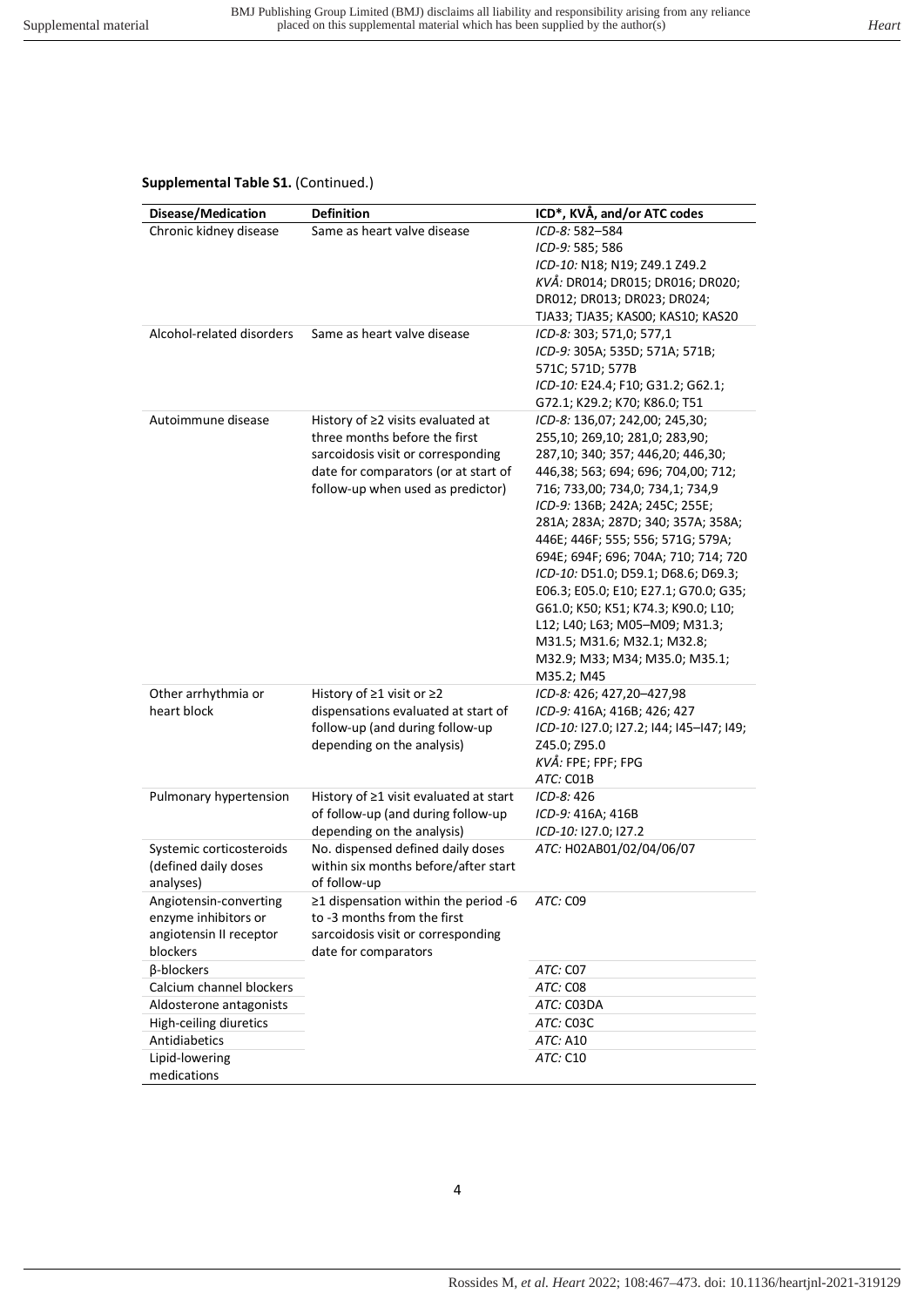## **Supplemental Table S1.** (Continued.)

| $\geq$ 1 dispensation within the period -6<br>ATC: B01AC06 |
|------------------------------------------------------------|
| ATC: B01AA03                                               |
| sarcoidosis visit or corresponding<br>ATC: C01DA02/A14     |
| ATC: CO1AA05                                               |
| .                                                          |

ICD = International Classification of Diseases; ATC = Anatomical Therapeutic Chemical; KVÅ = Swedish classification of medical procedures (Klassifikation av vårdåtgärder).

\*The Swedish ICD classification system's 10th revision was in use starting 1997, the 9th revision between 1987 and 1996 (and 1997 in some healthcare practices) and the 8<sup>th</sup> revision between 1969 and 1986.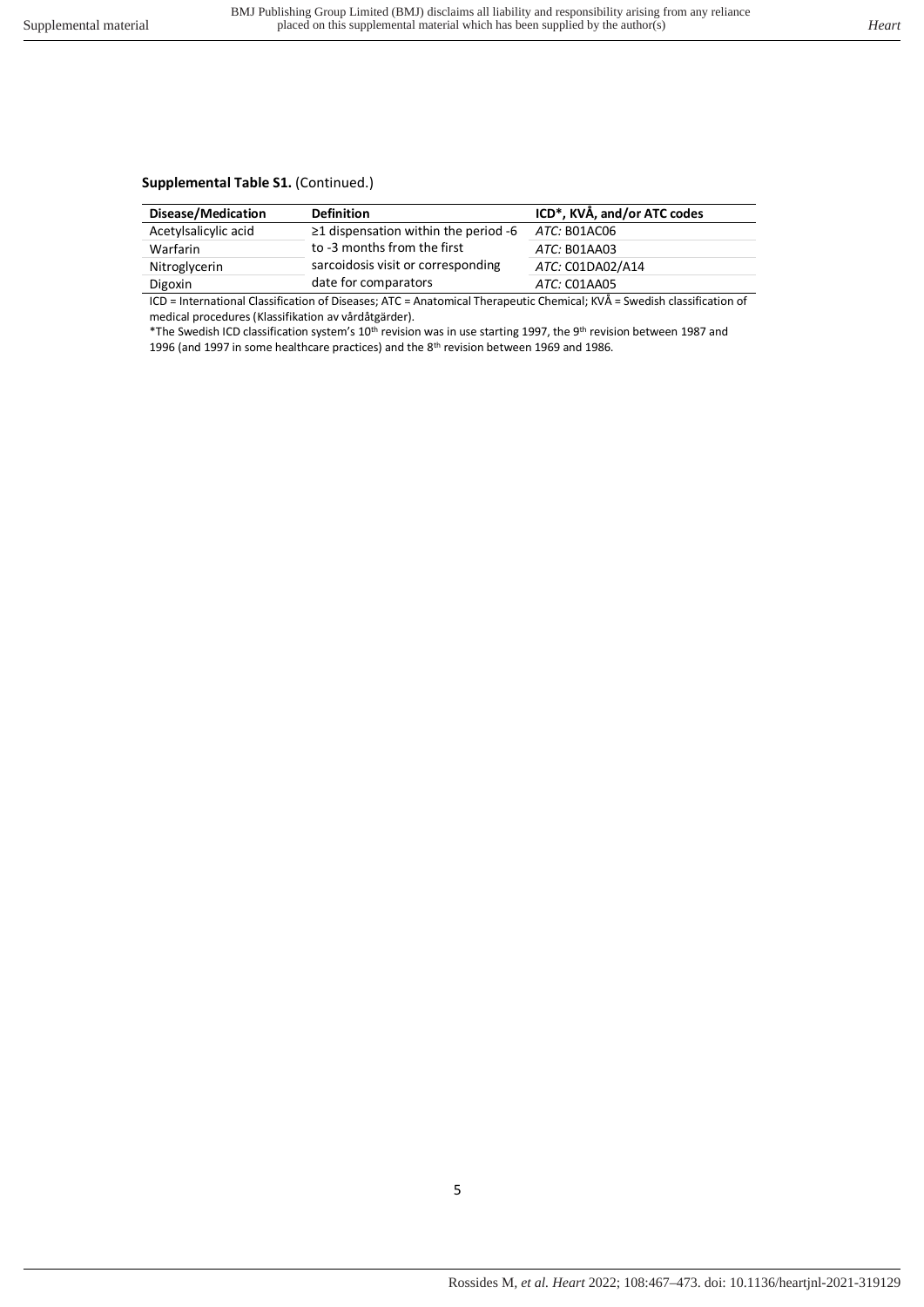<span id="page-5-0"></span>**Supplemental Table S2**. History of dispensation of medications related to heart failure risk at baseline (≥1 dispensation in the Prescribed Drug Register within six to three months before the first sarcoidosis visit in the National Patient Register or corresponding period for matched general population comparators). Evaluated in individuals who entered the cohort from January 1, 2006 and onwards for whom data in the Prescribed Drug Register were available.

|                                         |                    | General    |
|-----------------------------------------|--------------------|------------|
|                                         | <b>Sarcoidosis</b> | population |
| Individuals                             | 6585               | 64 599     |
| Angiotensin-converting enzyme inhibitor | 689 (10.5)         | 5319 (8.2) |
| or angiotensin II receptor blocker      |                    |            |
| <b>B-blocker</b>                        | 647 (9.8)          | 4790 (7.4) |
| Calcium channel blocker                 | 365(5.5)           | 2727 (4.2) |
| Aldosterone antagonist                  | 43 (0.7)           | 281(0.4)   |
| High-ceiling diuretic                   | 212(3.2)           | 931 (1.4)  |
| Antidiabetic including insulin          | 385 (5.8)          | 2062 (3.2) |
| Lipid-lowering medication               | 572 (8.7)          | 4121 (6.4) |
| Acetylsalicylic acid                    | 417 (6.3)          | 3199 (5.0) |
| Warfarin                                | 95(1.4)            | 554 (0.9)  |
| Nitroglycerin                           | 85(1.3)            | 640 (1.0)  |
| Digoxin                                 | 18(0.3)            | 116 (0.2)  |
|                                         |                    |            |

Data are n or n (%).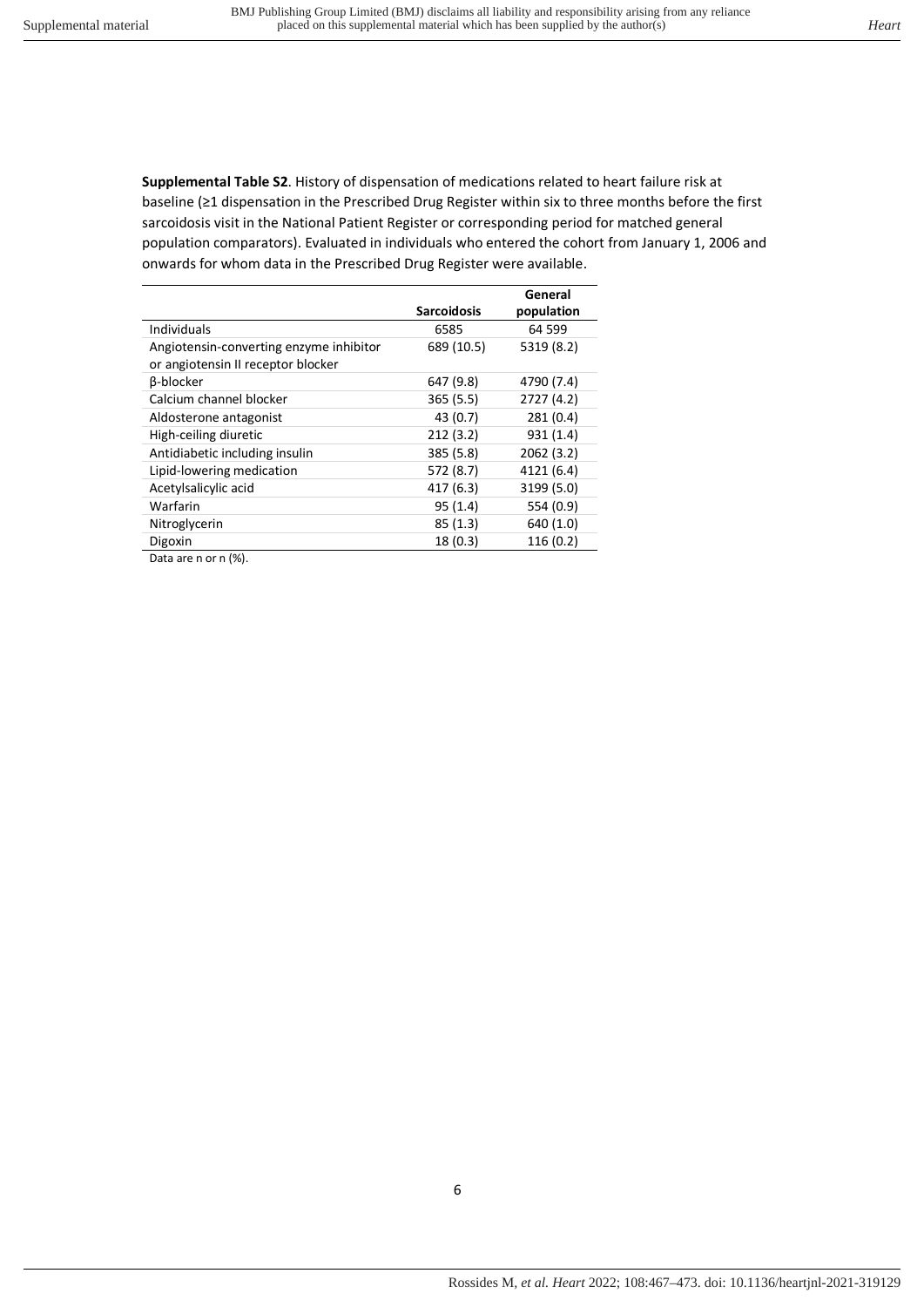<span id="page-6-0"></span>**Supplemental Table S3**. Hazard ratios of heart failure comparing sarcoidosis to the general population from sensitivity analyses.

|                                                                     | Sarcoidosis      | <b>General population</b> |
|---------------------------------------------------------------------|------------------|---------------------------|
| Excluding diagnoses of heart failure during the first six months of |                  |                           |
| follow-up                                                           |                  |                           |
| <b>Overall</b>                                                      |                  |                           |
| Events/N at risk                                                    | 182/7994         | 663/78 360                |
| Incidence rate* (95% CI)                                            | 2.2(1.8, 2.6)    | 0.8(0.7, 0.9)             |
| Hazard ratio <sup>†</sup> (95% CI)                                  | 2.30(1.94, 2.74) | 1.00 [Reference]          |
|                                                                     |                  |                           |
| $\leq$ 2 years since                                                |                  |                           |
| sarcoidosis diagnosis                                               |                  |                           |
| Events/N at risk                                                    | 72/7994          | 172/78 360                |
| Hazard ratio <sup>+</sup> (95% CI)                                  | 3.50(2.64, 4.63) | 1.00 [Reference]          |
|                                                                     |                  |                           |
| >2 years since                                                      |                  |                           |
| sarcoidosis diagnosis                                               |                  |                           |
| Events/N at risk                                                    | 110/6597         | 491/65 447                |
| Hazard ratio <sup>+</sup> (95% CI)                                  | 1.90(1.53, 2.35) | 1.00 [Reference]          |
|                                                                     |                  |                           |
| Heart failure from main and contributory diagnoses in the National  |                  |                           |

| <b>Patient Register</b> |                                          |             |  |
|-------------------------|------------------------------------------|-------------|--|
| Events/N at risk        | 258/8465                                 | 1154/82 713 |  |
|                         | $\begin{array}{c} \n\bullet \end{array}$ | 4.214.2.3   |  |

| Incidence rate* (95% CI)           | 2.6(2.3, 3.1)    | 1.2(1.0, 1.3)    |
|------------------------------------|------------------|------------------|
| Hazard ratio <sup>+</sup> (95% CI) | 1.87(1.62, 2.15) | 1.00 [Reference] |
| $Cl = confidoneq intonel$          |                  |                  |

CI = confidence interval.

Data are n unless otherwise stated.

\*Rates per 1000 person-years were estimated using Poisson regression models adjusted for age, sex, and region of residence.

†Hazard ratios were estimated using Cox proportional hazards models with attained age as the time scale and adjusted for age at start of follow-up, sex, region of residence, country of birth, education, civil status, calendar period, healthcare visits within two years before inclusion, history of hypertension, diabetes mellitus, dyslipidemia, heart valve disease, atrial fibrillation, chronic obstructive pulmonary disease, chronic kidney disease, alcohol-related disorders, and autoimmune disease.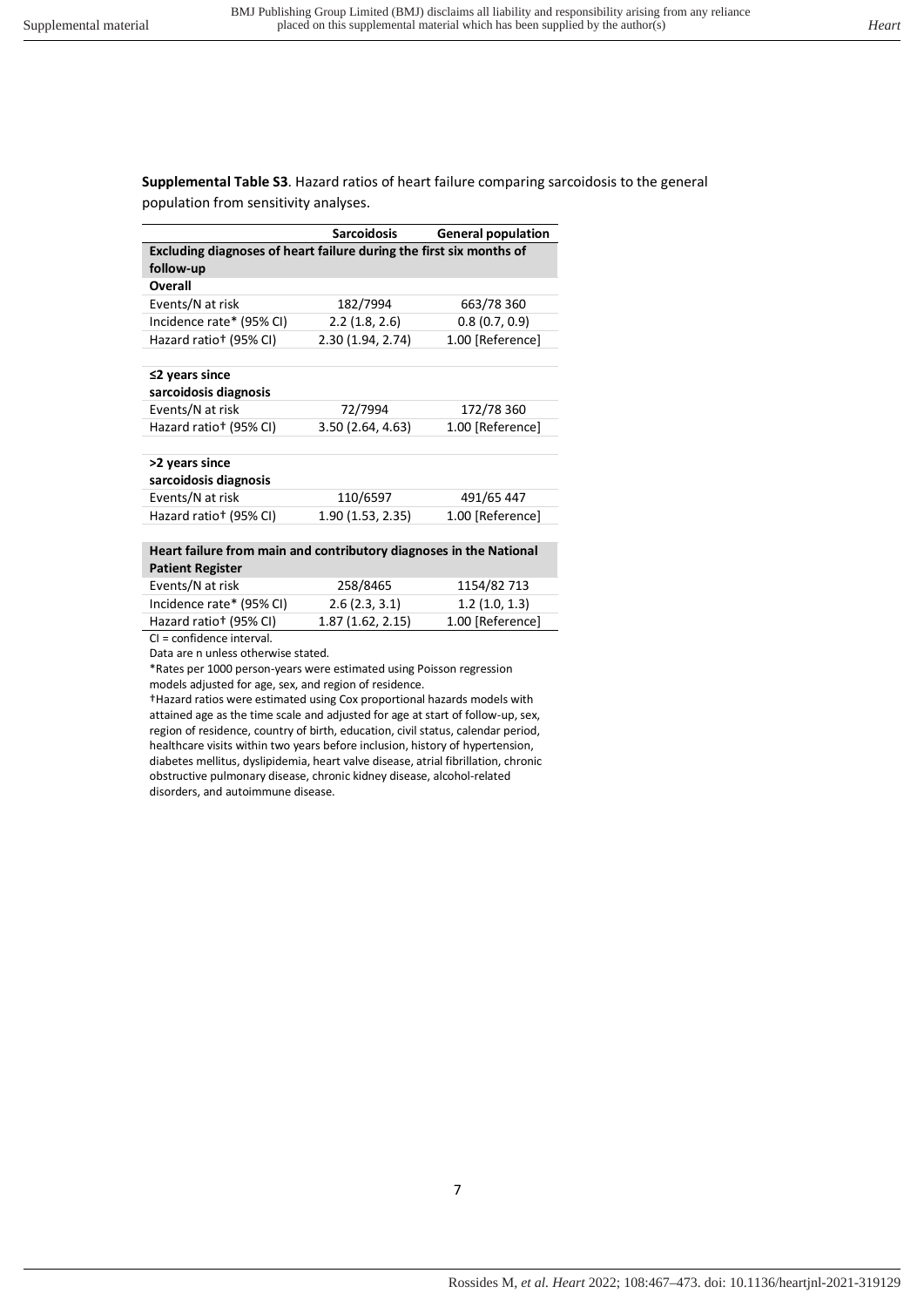<span id="page-7-0"></span>**Supplemental Table S4**. Hazard ratios of heart failure in individuals with sarcoidosis diagnosed 2006–2013 associated with covariates evaluated at start of follow-up (second visit for sarcoidosis in the National Patient Register).

|                                     | <b>Heart failure</b> |             |                 |
|-------------------------------------|----------------------|-------------|-----------------|
|                                     | <b>Yes</b>           | Nο          | Hazard ratio*   |
|                                     | (n=141)              | $(n=6444)$  | (95% CI)        |
| Median age at sarcoidosis           | 67 (58, 77)          | 48 (38, 61) | 1.8(1.6, 2.2)   |
| diagnosis <sup>+</sup> (IQR), years |                      |             |                 |
| Male                                | 82 (58)              | 3557 (55)   | 1.7(1.2, 2.4)   |
| Education‡, years                   |                      |             |                 |
| $\leq$ 9                            | 61 (43)              | 1357 (21)   | 1.8(1.1, 3.0)   |
| $10 - 12$                           | 58 (41)              | 3207 (50)   | 1.4(0.8, 2.3)   |
| $\geq$ 13                           | 22 (16)              | 1880 (29)   | 1.0 [Reference] |
| Hypertension                        | 86 (61)              | 1643 (25)   | 1.2(0.8, 1.8)   |
| Diabetes mellitus                   | 46 (33)              | 519(8)      | 2.4(1.6, 3.6)   |
| Chronic kidney disease              | 12 (9)               | 144 (2)     | 1.4(0.7, 2.6)   |
| Alcohol-related disease             | 7(5)                 | 167(3)      | 1.6(0.7, 3.5)   |
| Chronic obstructive pulmonary       | 9 (6)                | 176 (3)     | 1.2(0.6, 2.4)   |
| disease                             |                      |             |                 |
| Heart valve disease                 | 10(7)                | 68(1)       | 1.5(0.8, 3.0)   |
| Ischemic heart disease or acute     | 38 (27)              | 277(4)      | 1.9(1.2, 2.9)   |
| myocardial infarction               |                      |             |                 |
| Atrial fibrillation                 | 32 (23)              | 183 (3)     | 2.2(1.3, 3.6)   |
| Other arrhythmia or heart block     | 28 (20)              | 242(4)      | 2.2(1.3, 3.5)   |
| Pulmonary hypertension              | ≤5 (1)               | 7(1)        | Not estimable   |
| Autoimmune disease                  | 24 (17)              | 554 (9)     | 1.5(1.0, 2.5)   |
| Sarcoidosis treatment around        | 62 (44)              | 2634 (41)   | 1.2(0.8, 1.7)   |
| diagnosis                           |                      |             |                 |

CI = confidence interval; IQR = interquartile range.

Data are n (%) or mean (standard deviation) unless otherwise stated. Category percentages may not sum up to 100 owing to rounding.

\*Hazard ratios were estimated from a Cox proportional hazards model with years since sarcoidosis diagnosis as the time scale that included the covariates age (continuous), sex, region of residence (six healthcare regions), country of birth (Nordic/non-Nordic), education, sarcoidosis treatment around diagnosis (yes/no), and all comorbidities in the table except pulmonary hypertension due to small numbers.

†Effect per 10-year increase.

‡Category "≤9 years" includes <1% missing.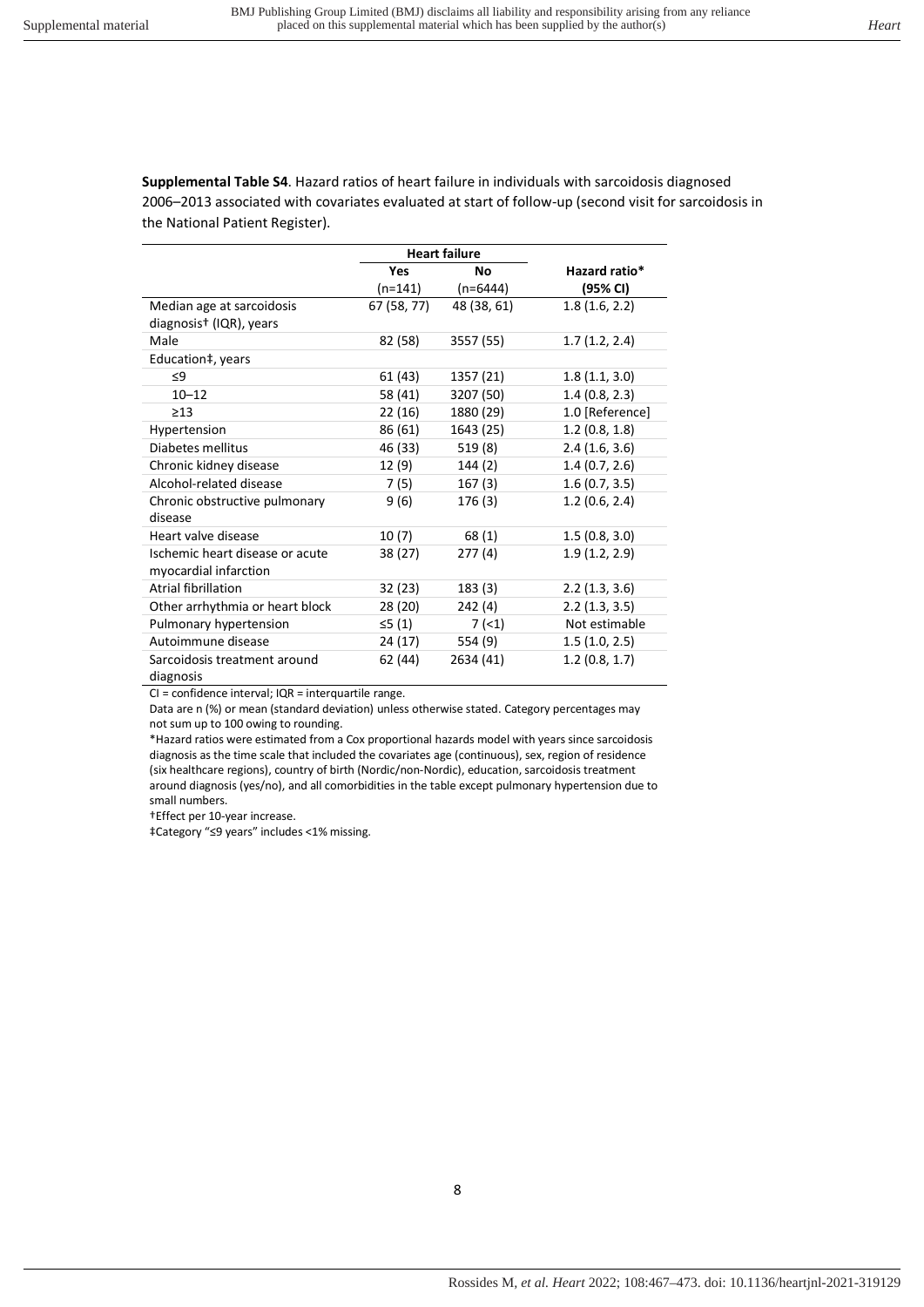<span id="page-8-0"></span>**Supplemental Table S5**. Hazard ratios of heart failure in individuals with sarcoidosis diagnosed 2006–2013 associated with dispensed defined daily doses of systemic corticosteroids within six months before or six months after sarcoidosis diagnosis (second visit for sarcoidosis in the National Patient Register).

|                                                                                      | <b>Heart failure</b> |               | Hazard ratio*   |
|--------------------------------------------------------------------------------------|----------------------|---------------|-----------------|
|                                                                                      | Yes                  | No            | (95% CI)        |
| Defined daily doses of systemic corticosteroids within six months before sarcoidosis |                      |               |                 |
| diagnosis                                                                            |                      |               |                 |
| Individuals                                                                          | 49                   | 2000          |                 |
| Mean <sup>+</sup> (SD)                                                               | 180 (136)            | 172 (138)     | 1.0(0.9, 1.1)   |
| Median (IQR)                                                                         | 150 (100, 250)       | 150 (75, 208) |                 |
| Low tertile $(≤100)$                                                                 | 21(43)               | 926 (46)      | 1.0 [Reference] |
| Mid tertile (101-≤200)                                                               | 14 (29)              | 573 (29)      | 0.9(0.4, 1.7)   |
| High tertile (>200)                                                                  | 14 (29)              | 501 (25)      | 1.1(0.6, 2.2)   |

#### **Defined daily doses of systemic corticosteroids within six months after sarcoidosis diagnosis**

| <b>Individuals</b>     | 59             | 2255           |                 |
|------------------------|----------------|----------------|-----------------|
| Mean <sup>+</sup> (SD) | 306 (221)      | 257 (191)      | 1.1(1.0, 1.1)   |
| Median (IQR)           | 300 (146, 400) | 200 (100, 373) |                 |
| Low tertile $(≤150)$   | 18 (31)        | 839 (37)       | 1.0 [Reference] |
| Mid tertile (151–≤300) | 15 (25)        | 772 (34)       | 0.8(0.4, 1.6)   |
| High tertile (>300)    | 26 (44)        | 644 (29)       | 2.1(1.1, 3.8)   |
|                        |                |                |                 |

CI = confidence interval; SD = standard deviation; IQR = interquartile range. Data are n (%) unless otherwise stated. Category percentages may not sum up to 100 owing to rounding.

\*Hazard ratios were estimated from Cox proportional hazards models with years since sarcoidosis diagnosis as the time scale and adjusted for age (continuous), sex, region of residence (six healthcare regions), country of birth (Nordic/non-Nordic including missing), and education (≤9 years including missing/10–12/≥13 years).

†Effect per 50 defined daily doses of systemic corticosteroids.